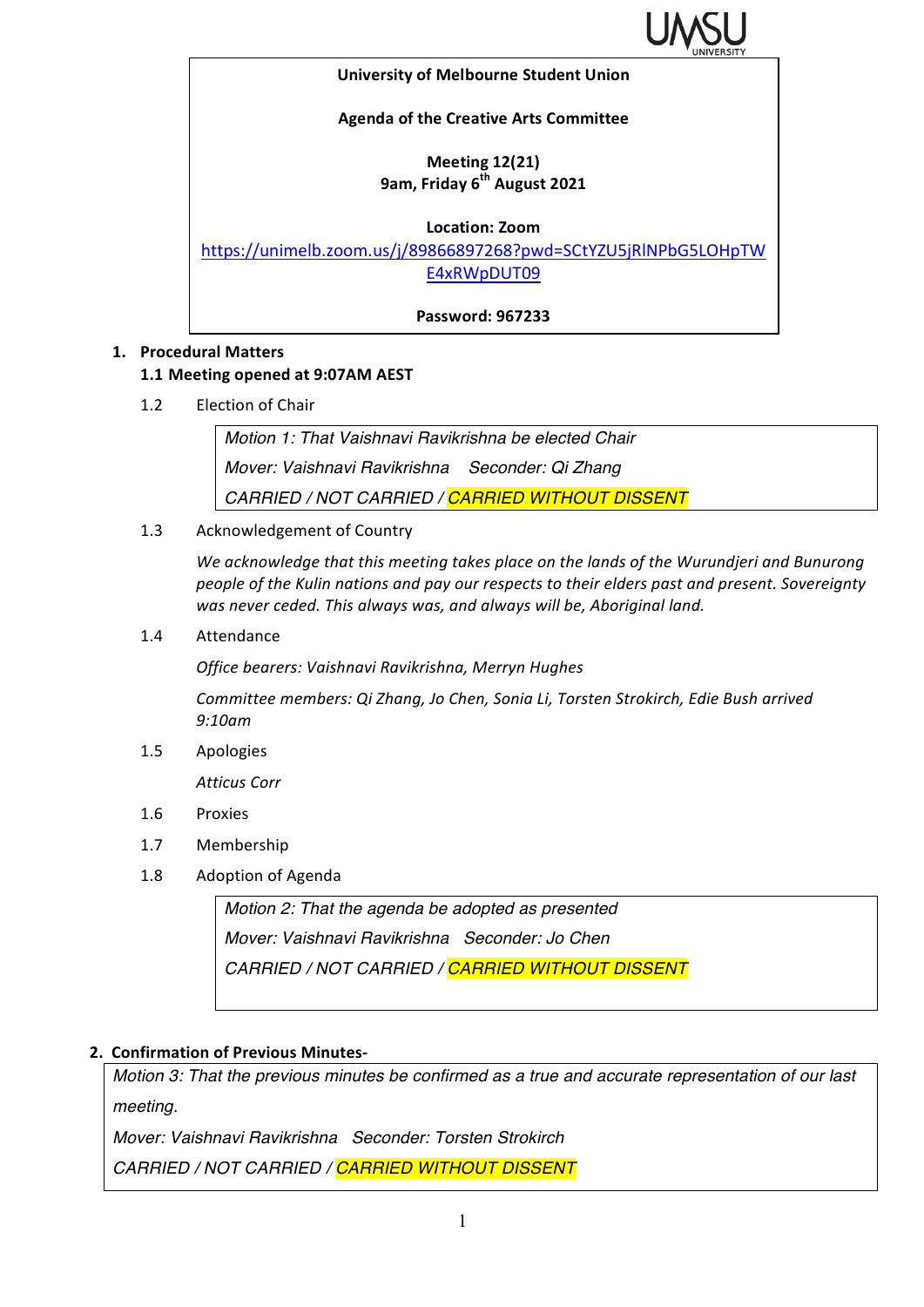### **3.** Matters Arising from the Minutes

**4. Correspondence**

# **5. Creative Arts Office Report**

- Mudfest has launched!
	- $\circ$  Last night we had our online launch party
	- o 40-50 attendees
	- $\circ$  Office bearers gave the committee a thank you shout out for helping us make Mudfest happen
	- $\circ$  The program is live!
	- $\circ$  Vaishnavi encouraged the committee to view the works especially as they are on the judging panel
	- $\circ$  Merryn asked if the committee had any questions about the awards panel roster and Qi asked whether Mudfest On Demand works are available to view any time throughout the festival  $-$  YES THEY ARE
- Creative Arts Collective
	- o Changed our time from Thursday 4pm to Fridays 4:30pm AEST
	- $\circ$  This time was decided by the regulars who attend collective via fb poll
- Student Artist Spotlight
	- o Is BACK
	- $\circ$  Have decided to have a theme each week use theme from collective
	- o Merryn asked committee members if they would like to be on the judging panel for sem  $2 - Qi$ , Jo, Sonia, Edie and Torsten all said yes and office bearers will follow-up with Atticus
- Above Water
	- $\circ$  Office bearers will log basecamp job for Above Water launch soon just been caught up with Mudfest
	- $\circ$  Hoping to have the launch in-person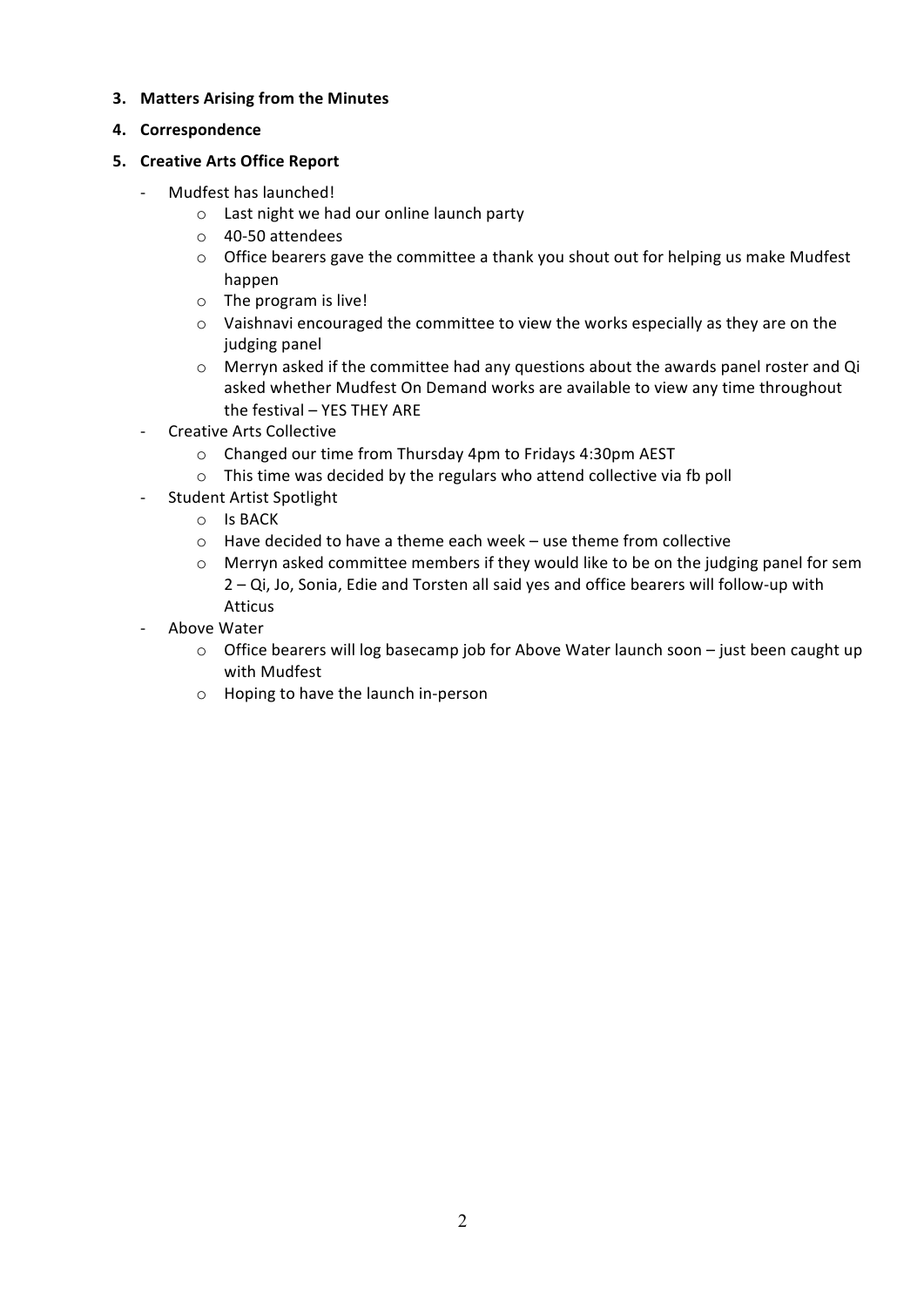Motion 6.1: To pass the proposed 2021 Creative Arts Department Budget Semester 2.

Mover: *Merryn Hughes* Seconder: *Sonia Li* CARRIED / NOT CARRIED / CARRIED WITHOUT DISSENT

Motion 6.2: To approve the spending of \$500 from the Creative Arts budget line 'Special Projects' to cover the costs of 10 x \$50 gift-card prizes to be awarded to students with standout submissions to the Student Artist Spotlight.

Mover: *Merryn Hughes* Seconder: *Jo Chen* CARRIED / NOT CARRIED / CARRIED WITHOUT DISSENT

Motion 6.3: To approve the spending of \$50.95 from the 'Accessibility' Mudfest 2021 Budget line to reimburse Stephanie Markerink (Mudfest Visual Arts Creative Producer) for Zubtitle subscription costs.

Mover: *Merryn Hughes* Seconder: *Qi Zhang* CARRIED / NOT CARRIED / CARRIED WITHOUT DISSENT

Motion 6.4: To approve the spending of \$800 from the 'Front of House - Food and Beverage' Mudfest 2021 Budget line to cover costs of a Mudfest Production Team dinner (alcohol not included).

Mover: *Torsten Strokirch* Seconder: *Edie Bush* CARRIED / NOT CARRIED / CARRIED WITHOUT DISSENT

**7.** Motions not on Notice